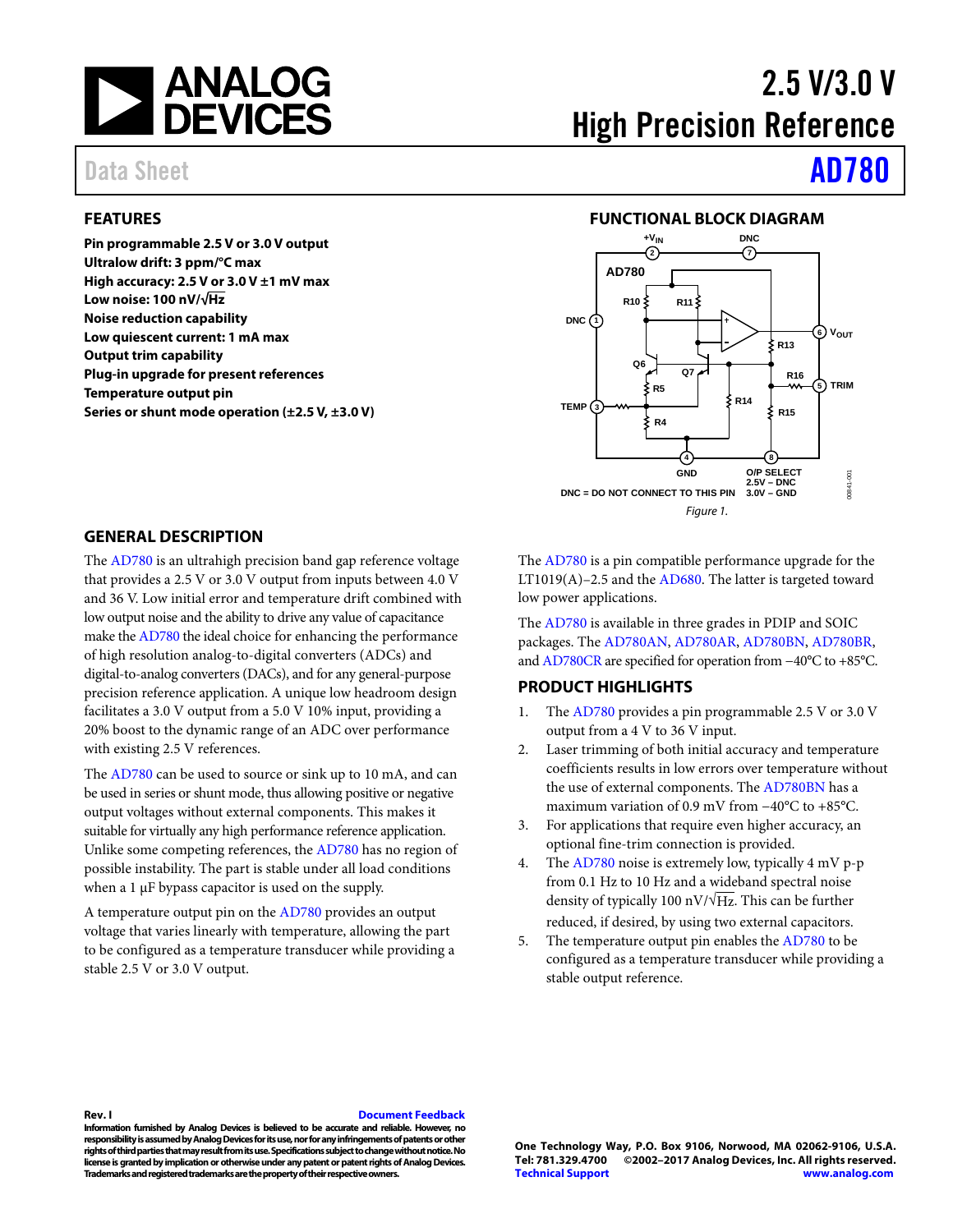## **TABLE OF CONTENTS**

#### <span id="page-1-0"></span>**REVISION HISTORY**

| $8/2017$ —Rev. H to Rev. I |                                                 |  |
|----------------------------|-------------------------------------------------|--|
|                            | Added Thermal Resistance Section and Table 3: R |  |

| Added Thermal Resistance Section and Table 3: Renumbered |  |
|----------------------------------------------------------|--|
|                                                          |  |

#### 10/2015-Rev. G to Rev. H

#### 8/2015-Rev. F to Rev. G

| Precision Reference for High Resolution 5 V Data |  |
|--------------------------------------------------|--|
|                                                  |  |
|                                                  |  |
|                                                  |  |
|                                                  |  |
|                                                  |  |

#### 12/2012-Rev. E to Rev. F

#### 5/2004-Rev. D to Rev. E

| Changes to Temperature Transducer Circuit Section 8 |  |
|-----------------------------------------------------|--|
|                                                     |  |

#### $1/2004$ —Rev. C to Rev. D

### 5/2002-Rev. B to Rev. C

|--|--|--|--|--|--|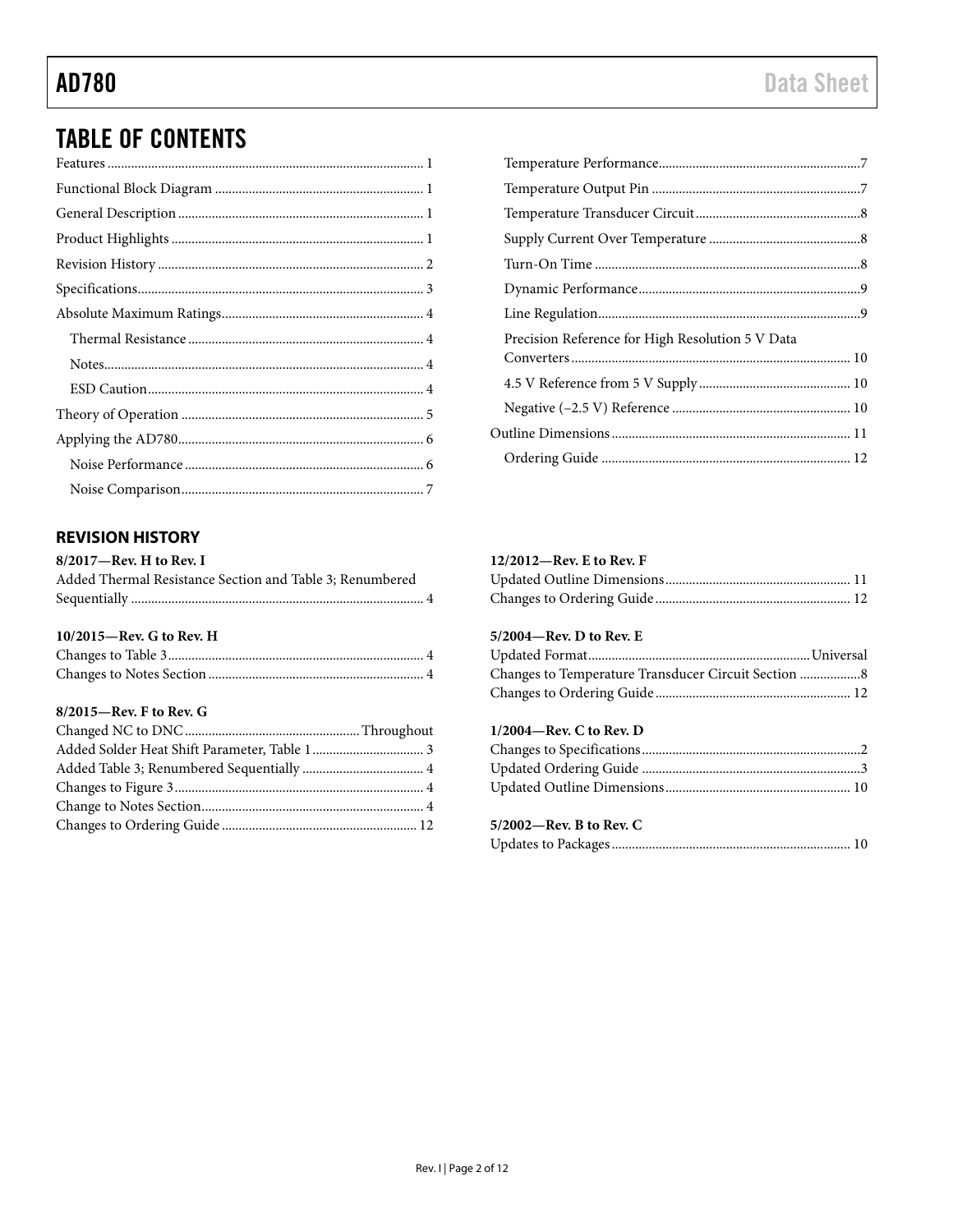### <span id="page-2-0"></span>SPECIFICATIONS

 $T_A = 25$ °C,  $V_{IN} = 5$  V, unless otherwise noted.

#### **Table 1.**

|                                                                                    | AD780AN/AD780AR |                | <b>AD780CR</b> |        |            | AD780BN/AD780BR |       |        |        |                   |
|------------------------------------------------------------------------------------|-----------------|----------------|----------------|--------|------------|-----------------|-------|--------|--------|-------------------|
| <b>Parameter</b>                                                                   | Min             | Typ            | Max            | Min    | <b>Typ</b> | Max             | Min   | Typ    | Max    | <b>Unit</b>       |
| <b>OUTPUT VOLTAGE</b>                                                              |                 |                |                |        |            |                 |       |        |        |                   |
| 2.5 V Out                                                                          | 2.495           |                | 2.505          | 2.4985 |            | 2.5015          | 2.499 |        | 2.501  | $\mathsf{V}$      |
| 3.0 V Out                                                                          | 2.995           |                | 3.005          | 2.9950 |            | 3.0050          | 2.999 |        | 3.001  | V                 |
| SOLDER HEAT SHIFT                                                                  |                 |                |                |        |            |                 |       |        |        |                   |
| Mean                                                                               |                 | $-1.1$         |                |        | $-1.1$     |                 |       | $-1.1$ |        | mV                |
| Sigma                                                                              |                 | 0.4            |                |        | 0.4        |                 |       | 0.4    |        | mV                |
| OUTPUT VOLTAGE DRIFT <sup>1</sup>                                                  |                 |                |                |        |            |                 |       |        |        |                   |
| $-40^{\circ}$ C to $+85^{\circ}$ C                                                 |                 |                | 7              |        |            | $\overline{7}$  |       |        | 3      | ppm/°C            |
| $-55^{\circ}$ C to $+125^{\circ}$ C                                                |                 |                | 20             |        |            | 20              |       |        |        | ppm/°C            |
| <b>LINE REGULATION</b>                                                             |                 |                |                |        |            |                 |       |        |        |                   |
| 2.5 V Output, $4 V \leq +V_{IN} \leq 36 V$ , T <sub>MIN</sub> to T <sub>MAX</sub>  |                 |                | 10             |        |            | 10              |       |        | 10     | $\mu V/V$         |
| 3.0 V Output, 4.5 V ≤+V <sub>IN</sub> ≤ 36 V, T <sub>MIN</sub> to T <sub>MAX</sub> |                 |                | 10             |        |            | 10              |       |        | 10     | $\mu V/V$         |
| LOAD REGULATION, SERIES MODE                                                       |                 |                |                |        |            |                 |       |        |        |                   |
| Sourcing 0 mA < lout< 10 mA                                                        |                 |                | 50             |        |            | 50              |       |        | 50     | µV/mA             |
| <b>TMIN to TMAX</b>                                                                |                 |                | 75             |        |            | 75              |       |        | 75     | µV/mA             |
| Sinking $-10$ mA $<$ $l_{\text{OUT}}$ $<$ 0 mA                                     |                 |                | 75             |        |            | 75              |       |        | 75     | µV/mA             |
| $-40^{\circ}$ C to $+85^{\circ}$ C                                                 |                 |                | 75             |        |            | 75              |       |        | 75     | µV/mA             |
| $-55^{\circ}$ C to +125 $^{\circ}$ C                                               |                 |                | 150            |        |            | 150             |       |        | 150    | µV/mA             |
| LOAD REGULATION, SHUNT MODE                                                        |                 |                |                |        |            |                 |       |        |        |                   |
| $I < ISHUNT < 10$ mA                                                               |                 |                | 75             |        |            | 75              |       |        | 75     | µV/mA             |
| QUIESCENT CURRENT, 2.5 V SERIES MODE <sup>2</sup>                                  |                 |                |                |        |            |                 |       |        |        |                   |
| $-40^{\circ}$ C to $+85^{\circ}$ C                                                 |                 | 0.75           | 1.0            |        | 0.75       | 1.0             |       | 0.75   | $1.0$  | mA                |
| $-55^{\circ}$ C to +125 $^{\circ}$ C                                               |                 | 0.8            | 1.3            |        | 0.8        | 1.3             |       | 0.8    | 1.3    | mA                |
| MINIMUM SHUNT CURRENT                                                              |                 | 0.7            | 1.0            |        | 0.7        | 1.0             |       | 0.7    | 1.0    | mA                |
| <b>OUTPUT NOISE</b>                                                                |                 |                |                |        |            |                 |       |        |        |                   |
| 0.1 Hz to 10 Hz                                                                    |                 | $\overline{a}$ |                |        | 4          |                 |       | 4      |        | µV p-p            |
| Spectral Density, 100 Hz                                                           |                 | 100            |                |        | 100        |                 |       | 100    |        | $nV/\sqrt{Hz}$    |
| LONG-TERM STABILITY <sup>3</sup>                                                   |                 | 20             |                |        | 20         |                 |       | 20     |        | $±$ ppm/1000 Hr   |
| <b>TRIM RANGE</b>                                                                  | 4.0             |                |                | 4.0    |            |                 | 4.0   |        |        | $±$ %             |
| <b>TEMPERATURE PIN</b>                                                             |                 |                |                |        |            |                 |       |        |        |                   |
| Voltage Output @ 25°C                                                              | 500             | 560            | 620            | 500    | 560        | 620             | 500   | 560    | 620    | mV                |
| <b>Temperature Sensitivity</b>                                                     |                 | 1.9            |                |        | 1.9        |                 |       | 1.9    |        | mV/°C             |
| <b>Output Resistance</b>                                                           |                 | 3              |                |        | 3          |                 |       | 3      |        | $k\Omega$         |
| SHORT-CIRCUIT CURRENT TO GROUND                                                    |                 | 30             |                |        | 30         |                 |       | 30     |        | mA                |
| <b>TEMPERATURE RANGE</b>                                                           |                 |                |                |        |            |                 |       |        |        |                   |
| Specified Performance (A, B, C)                                                    | $-40$           |                | $+85$          | $-40$  |            | $+85$           | $-40$ |        | $+85$  | $^{\circ}{\sf C}$ |
| Operating Performance (A, B, C) <sup>4</sup>                                       | $-55$           |                | $+125$         | $-55$  |            | $+125$          | $-55$ |        | $+125$ | $^{\circ}{\sf C}$ |

<sup>1</sup> Maximum output voltage drift is guaranteed for all packages.<br><sup>2</sup> 3.0 V mode typically adds 100 uA to the quiescent current. Als

<sup>2</sup> 3.0 V mode typically adds 100 μA to the quiescent current. Also, I<sub>q</sub> increases by 2 μA/V above an input voltage of 5 V.<br><sup>3</sup> The long-term stability specification is noncumulative. The drift in subsequent 1,000 hour p

<sup>3</sup> The long-term stability specification is noncumulative. The drift in subsequent 1,000 hour periods is significantly lower than in the first 1,000 hour period.<br><sup>4</sup> The operating temperature range is defined as the tempe outside their specified temperature range.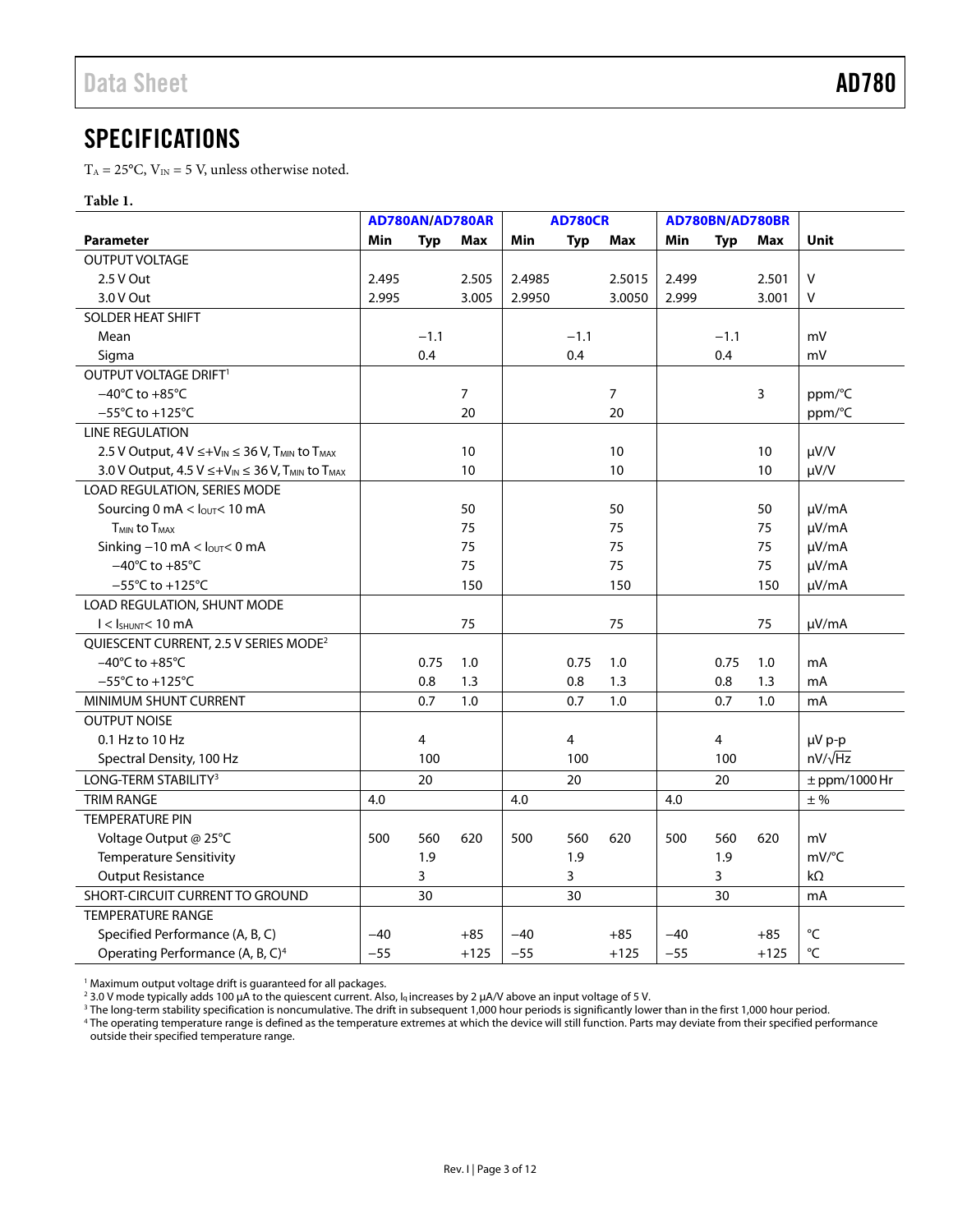## <span id="page-3-0"></span>ABSOLUTE MAXIMUM RATINGS

#### **Table 2.**

| <b>Parameter</b>                       | <b>Values</b>                                                                   |
|----------------------------------------|---------------------------------------------------------------------------------|
| $+V_{IN}$ to Ground                    | 36 V                                                                            |
| TRIM Pin to Ground                     | 36 V                                                                            |
| <b>TEMP Pin to Ground</b>              | 36 V                                                                            |
| Power Dissipation (25 <sup>o</sup> C)  | 500 mW                                                                          |
| Storage Temperature                    | $-65^{\circ}$ C to +150 $^{\circ}$ C                                            |
| Lead Temperature<br>(Soldering 10 sec) | $300^{\circ}$ C                                                                 |
| <b>Output Protection</b>               | Output safe for indefinite short to<br>ground and momentary short to $V_{IN}$ . |
| <b>ESD Classification</b>              | Class 1 (1000 V)                                                                |

Stresses at or above those listed under Absolute Maximum Ratings may cause permanent damage to the product. This is a stress rating only; functional operation of the product at these or any other conditions above those indicated in the operational section of this specification is not implied. Operation beyond the maximum operating conditions for extended periods may affect product reliability.



*Figure 2. Pin Configuration, 8-Lead PDIP and SOIC Packages*

#### <span id="page-3-1"></span>**THERMAL RESISTANCE**

Thermal performance is directly linked to PCB design and operating environment. Careful attention to PCB thermal design is required.

#### <span id="page-3-4"></span>**Table 3. Thermal Resistance1**

| Package Type | $\theta_{JA}$ | $\theta$ <sup>2</sup> | Unit         |
|--------------|---------------|-----------------------|--------------|
| $N-8$        | 49.8          | 37.4                  | /W<br>$\sim$ |
| R-8          | 160           | 36.8                  | /W           |

<sup>1</sup> Values i[n Table 3](#page-3-4) are calculated based on standard JEDEC test conditions unless otherwise specified.

<sup>2</sup> 100um TIM is used for the θ<sub>JC</sub> test. TIM is assumed to have 3.6 W/mK.

#### **Table 4. Die Physical Characteristics**

| <b>Parameter</b>             | Value           | <b>Units</b>  |
|------------------------------|-----------------|---------------|
| Die Size                     | $67 \times 96$  | mil           |
| <b>Back Grind Thickness</b>  | 10              | mil           |
| <b>Bond Pad Opening Size</b> | $89 \times 136$ | μm            |
| <b>Top Metal Composition</b> | AlCu (0.5%)     | $\frac{0}{0}$ |
| Passivation                  | Oxynitride      |               |
| Polyimide                    | None            | μm            |
| Die Marker                   | 780             |               |
| Substrate Bias               | GND             |               |



Both V<sub>OUT</sub> pads must be connected to the output.

<span id="page-3-2"></span>**NOTES**

Die Thickness: The standard thickness of Analog Devices, Inc. bipolar dice is 10 mil  $\pm$  1 mil.

Die Dimensions: The dimensions given are the maximum possible die size.

Backing: The standard backside surface is silicon (not plated). Analog Devices does not recommend gold-backed dice for most applications.

Edges: A diamond saw is used to separate wafers into dice, thus providing perpendicular edges halfway through the die. In contrast to scribed dice, this technique provides a more uniform die shape and size. The perpendicular edges facilitate handling (such as tweezer pickup), while the uniform shape and size simplify substrate design and die attach.

Top Surface: The standard top surface of the die is covered by a layer of passivation. All areas are covered except bonding pads and scribe lines.

Surface Metallization: The metallization to Analog Devices bipolar dice is aluminum/copper. The minimum thickness is 10,000 Å.

Bonding Pads: All bonding pads have a minimum size of 4.0 mil by 6.0 mil. The passivation windows have a minimum size of 3.5 mil by 5.3 mil.

#### <span id="page-3-3"></span>**ESD CAUTION**



ESD (electrostatic discharge) sensitive device. Charged devices and circuit boards can discharge without detection. Although this product features patented or proprietary protection circuitry, damage may occur on devices subjected to high energy ESD. Therefore, proper ESD precautions should be taken to avoid performance degradation or loss of functionality.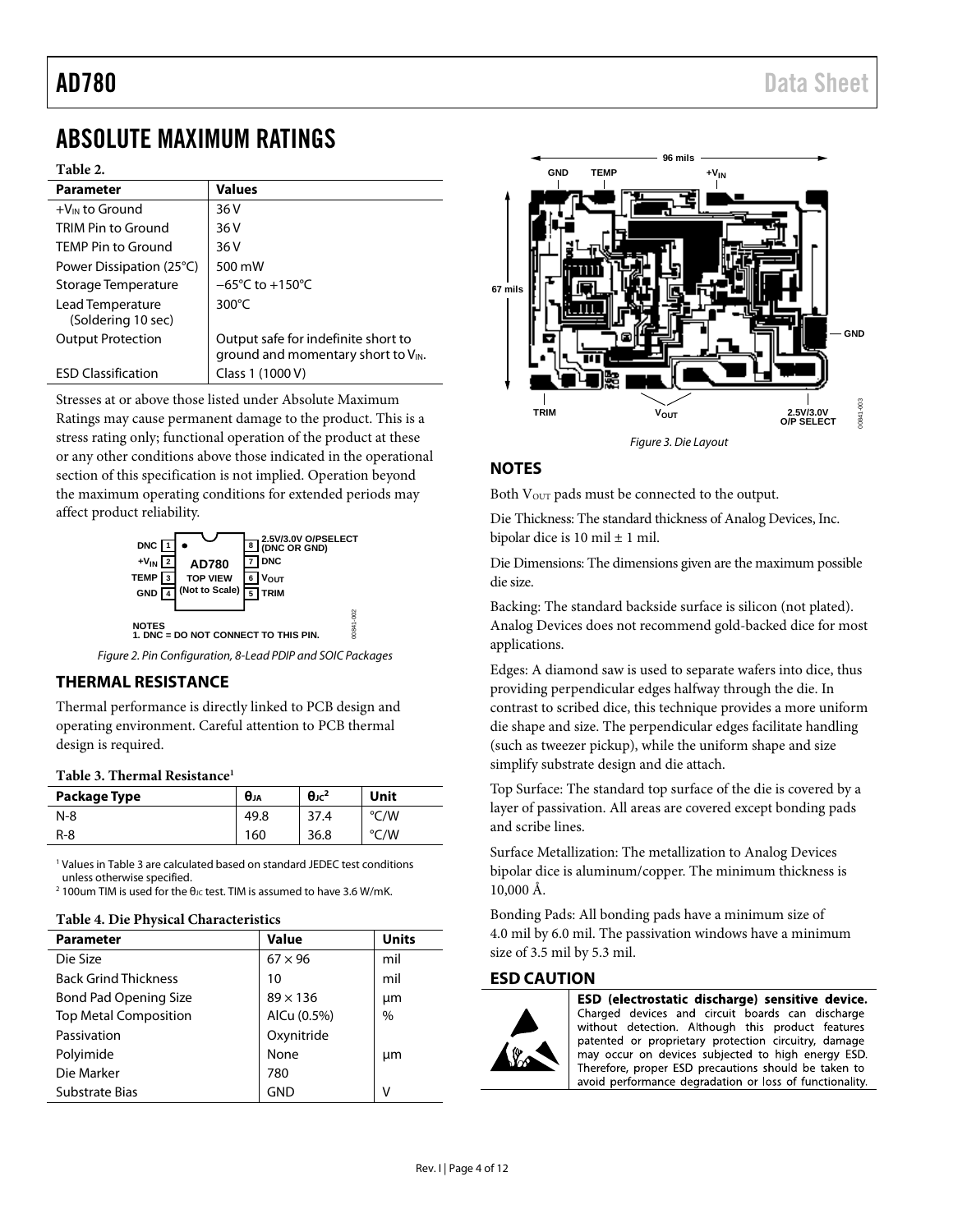## <span id="page-4-0"></span>THEORY OF OPERATION

Band gap references are the high performance solution for low supply voltage and low power voltage reference applications. In this technique, a voltage with a positive temperature coefficient is combined with the negative coefficient of a transistor's  $\mathrm{V_{be}}$  to produce a constant band gap voltage.

In th[e AD780,](http://www.analog.com/ad780?doc=ad780.pdf) the band gap cell contains two NPN transistors (Q6 and Q7) that differ in emitter area by 12×. The difference in their  $V_{\text{be}}$ s produces a PTAT current in R5. This, in turn, produces a PTAT voltage across R4 that, when combined with the  $V_{be}$  of Q7, produces a voltage  $(V_{bg})$  that does not vary with temperature. Precision laser trimming of the resistors and other patented circuit techniques are used to further enhance the drift performance.



The output voltage of th[e AD780](http://www.analog.com/ad780?doc=ad780.pdf) is determined by the configuration of Resistors R13, R14, and R15 in the amplifier's feedback loop. This sets the output to either 2.5 V or 3.0 V, depending on whether R15 (Pin 8) is grounded or not connected.

A unique feature of th[e AD780](http://www.analog.com/ad780?doc=ad780.pdf) is the low headroom design of the high gain amplifier, which produces a precision 3 V output from an input voltage as low as 4.5 V (or 2.5 V from a 4.0 V input). The amplifier design also allows the part to work with  $+V_{IN} = V_{OUT}$  when current is forced into the output terminal. This allows the [AD780](http://www.analog.com/ad780?doc=ad780.pdf) to work as a 2-terminal shunt regulator, providing a −2.5 V or −3.0 V reference voltage output without external components.

The PTAT voltage is also used to provide the user with a thermometer output voltage (at Pin 3) that increases at a rate of approximately 2 mV/°C.

The DNC (Pin 7) of the [AD780](http://www.analog.com/ad780?doc=ad780.pdf) is a 20 kΩ resistor to + $V_{IN}$  that is used solely for production test purposes. Users who are currently using the LT1019 self-heater pin (Pin 7) must take into account the different load on the heater supply.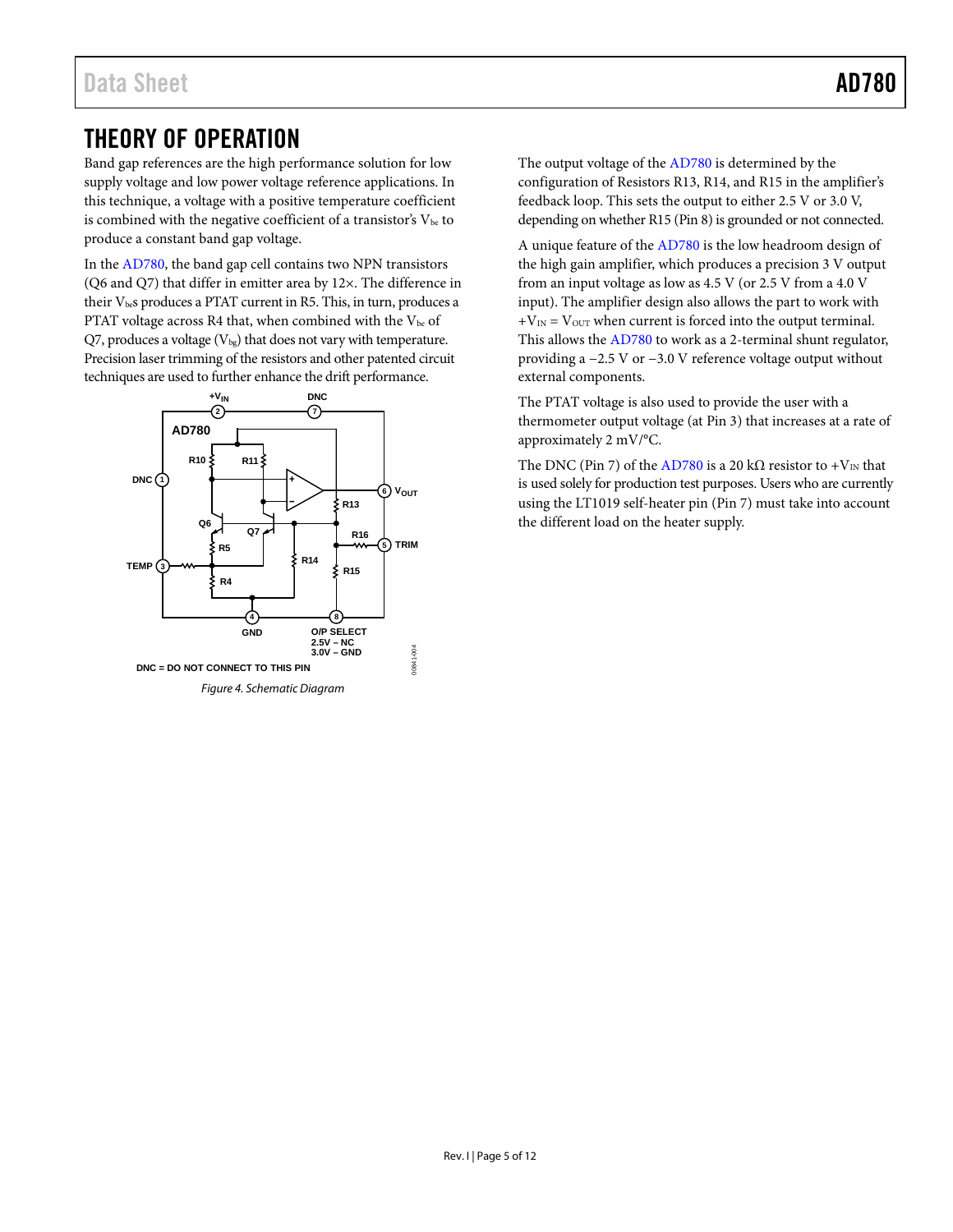## <span id="page-5-0"></span>APPLYING THE [AD780](http://www.analog.com/ad780?doc=ad780.pdf)

The [AD780](http://www.analog.com/ad780?doc=ad780.pdf) can be used without any external components to achieve specified performance. If power is supplied to Pin 2 and Pin 4 is grounded, Pin 6 provides a 2.5 V or 3.0 V output depending on whether Pin 8 is left unconnected or grounded.

A bypass capacitor of 1  $\mu$ F (+V<sub>IN</sub> to GND) should be used if the load capacitance in the application is expected to be greater than 1 nF. Th[e AD780](http://www.analog.com/ad780?doc=ad780.pdf) in 2.5 V mode typically draws 700 µA of Iq at 5 V. This increases by ~2 µA/V up to 36 V.



*Figure 5. Optional Fine-Trim Circuit*

<span id="page-5-2"></span>Initial error can be nulled using a single 25 kΩ potentiometer connected between V<sub>OUT</sub>, TRIM, and GND. This is a coarse trim with an adjustment range of 4%, and is only included here for compatibility purposes with other references. A fine trim can be implemented by inserting a large value resistor (e.g., 1 MΩ to 5 MΩ) in series with the wiper of the potentiometer (se[e Figure](#page-5-2) 5). The trim range, expressed as a fraction of the output, is simply greater than or equal to 2.1 k $\Omega$ /R<sub>NULL</sub> for either the 2.5 V or 3.0 V mode.

The external null resistor affects the overall temperature coefficient by a factor equal to the percentage of  $V<sub>OUT</sub>$  nulled.

For example, a 1 mV (0.03%) shift in the output caused by the trim circuit, with a 100 ppm/°C null resistor, adds less than 0.06 ppm/°C to the output drift (0.03%  $\times$  200 ppm/°C, since the resistors internal to th[e AD780](http://www.analog.com/ad780?doc=ad780.pdf) also have temperature coefficients of less than 100 ppm/°C).

### <span id="page-5-1"></span>**NOISE PERFORMANCE**

The impressive noise performance of th[e AD780](http://www.analog.com/ad780?doc=ad780.pdf) can be further improved, if desired, by adding two capacitors: a load capacitor (C1) between the output and ground, and a compensation capacitor (C2) between the TEMP pin and ground. Suitable values are shown i[n Figure 6.](#page-5-3)



*Figure 6. Compensation and Load Capacitor Combinations*

<span id="page-5-3"></span>C1 and C2 also improve the settling performance of th[e AD780](http://www.analog.com/ad780?doc=ad780.pdf) when subjected to load transients. The improvement in noise performance is shown i[n Figure 7,](#page-5-4) [Figure 8,](#page-5-5) [Figure 9,](#page-6-3) an[d Figure](#page-6-4) 10.



*Figure 7. Standalone Noise Performance*

<span id="page-5-4"></span>

<span id="page-5-5"></span>*Figure 8. Standalone Noise Performance*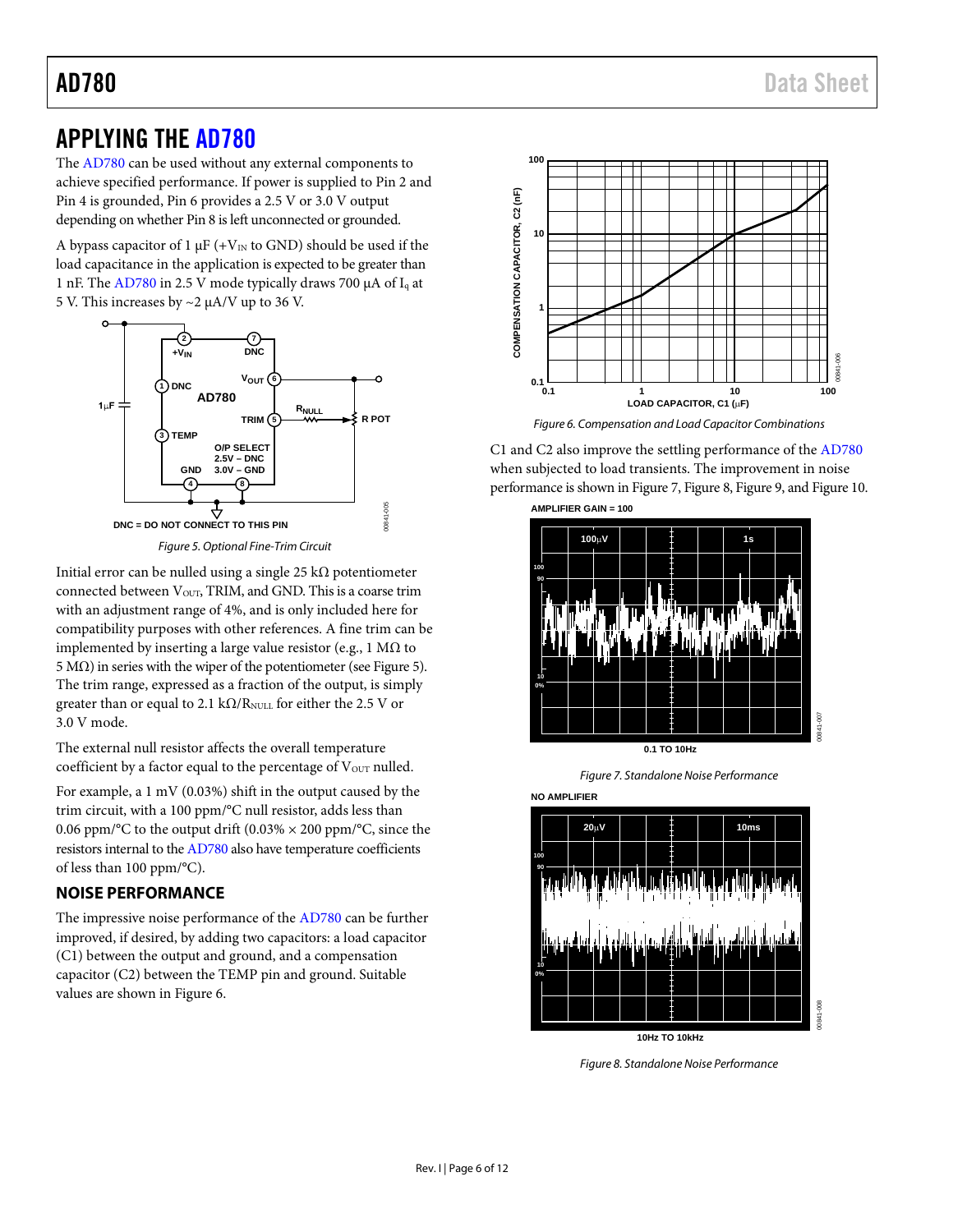### Data Sheet **AD780**



#### <span id="page-6-3"></span><span id="page-6-0"></span>**NOISE COMPARISON**

The wideband noise performance of th[e AD780](http://www.analog.com/ad780?doc=ad780.pdf) can also be expressed in ppm. The typical performance with C1 and C2 is 0.6 ppm; without external capacitors, typical performance is 1.2 ppm.

This performance is, respectively,  $7\times$  and  $3\times$  lower than the specified performance of the LT1019.



<span id="page-6-4"></span>*Figure 10. Reduced Noise Performance with C1 = 100 µF, C2 = 100 nF*

#### <span id="page-6-1"></span>**TEMPERATURE PERFORMANCE**

The [AD780](http://www.analog.com/ad780?doc=ad780.pdf) provides superior performance over temperature by means of a combination of patented circuit design techniques, precision thin-film resistors, and drift trimming. Temperature performance is specified in terms of ppm/°C; because of nonlinearity in the temperature characteristic, the box test method is used to test and specify the part. The nonlinearity takes the form of the characteristic S-shaped curve shown in [Figure 11.](#page-6-5) The box test method forms a rectangular box around this curve, enclosing the maximum and minimum output voltages over the specified temperature range. The specified drift is equal to the slope of the diagonal of this box.



### <span id="page-6-5"></span><span id="page-6-2"></span>**TEMPERATURE OUTPUT PIN**

The [AD780](http://www.analog.com/ad780?doc=ad780.pdf) provides a TEMP output (Pin 3) that varies linearly with temperature. This output can be used to monitor changes in system ambient temperature, and to initiate calibration of the system, if desired. The voltage  $V_{TEMP}$  is 560 mV at 25°C, and the temperature coefficient is approximately 2 mV/°C.

[Figure 12](#page-6-6) shows the typical  $V_{TEMP}$  characteristic curve over temperature taken at the output of the op amp with a noninverting gain of 5.



*Figure 12. Temperature Pin Transfer Characteristic*

<span id="page-6-6"></span>Since the TEMP voltage is acquired from the band gap core circuit, current pulled from this pin has a significant effect on VOUT. Care must be taken to buffer the TEMP output with a suitable op amp, for example, a[n OP07,](http://www.analog.com/OP07?doc=ad780.pdf) [AD820,](http://www.analog.com/AD820?doc=ad780.pdf) or [AD711](http://www.analog.com/AD711?doc=ad780.pdf) (all of which would result in less than a 100  $\mu$ V change in V<sub>OUT</sub>). The relationship between *ITEMP* and *VOUT* is

 $\Delta V_{OUT}$  = 5.8 mV/ $\mu$ A  $I_{TEMP}$  (2.5 V Range) or  $\Delta V_{OUT}$  = 6.9 mV/ $\mu$ A  $I_{TEMP}$  (3.0 V Range)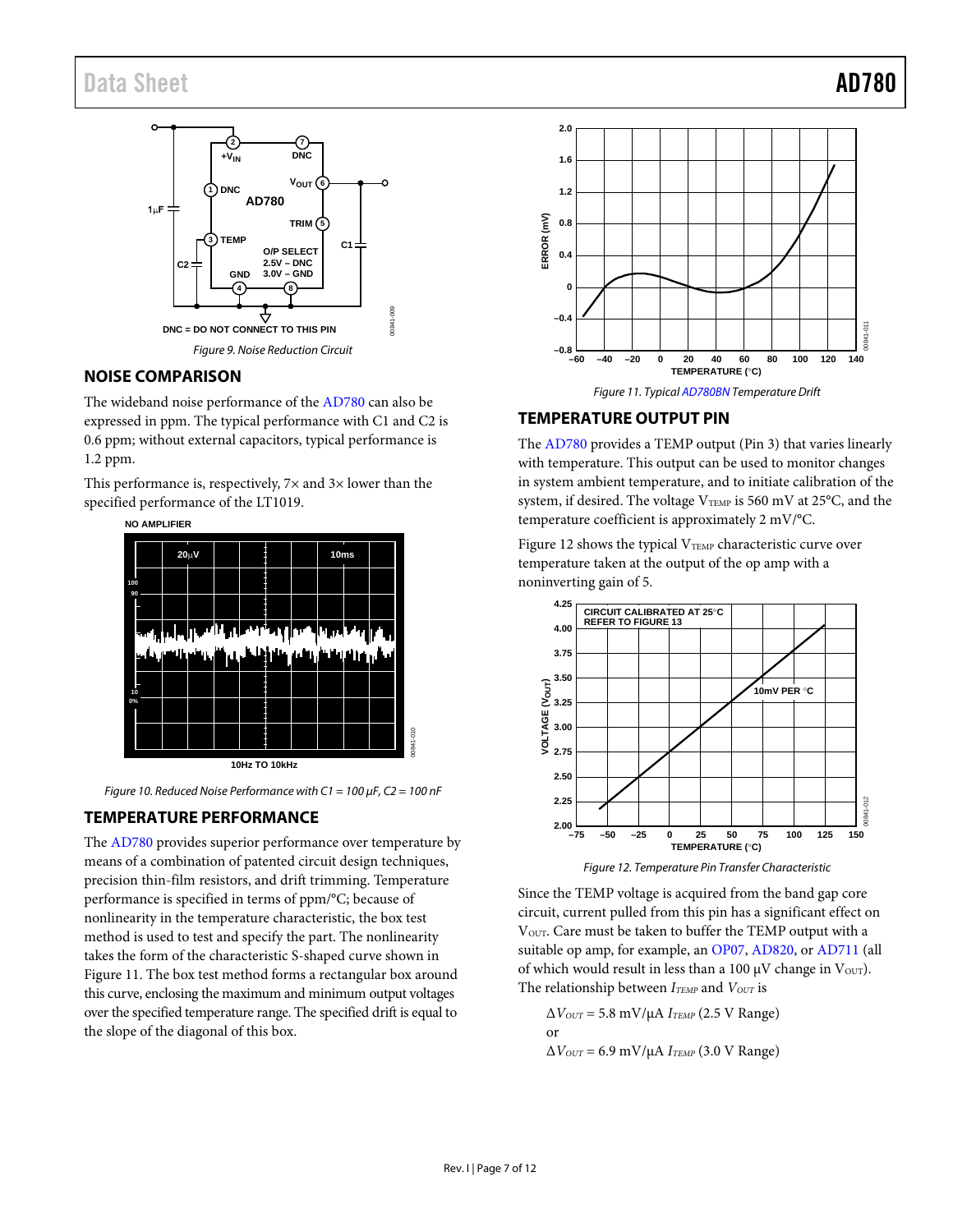Notice how sensitive the current dependent factor on *V<sub>OUT</sub>* is. A large amount of current, even in tens of microamps, drawn from the TEMP pin can cause the *V*<sub>OUT</sub> and TEMP output to fail.

The choice of C1 and C2 was dictated primarily by the need for a relatively flat response that rolled off early in the high frequency noise at the output. However, there is considerable margin in the choice of these capacitors. For example, the user can actually put a huge C2 on the TEMP pin with none on the output pin. However, one must either put very little or a lot of capacitance at the TEMP pin. Intermediate values of capacitance can sometimes cause oscillation. In any case, the user should follow the recommendation i[n Figure 6.](#page-5-3)

### <span id="page-7-0"></span>**TEMPERATURE TRANSDUCER CIRCUIT**

The circuit shown i[n Figure 13](#page-7-3) is a temperature transducer that amplifies the TEMP output voltage by a gain of a little over +5 to provide a wider full-scale output range. The digital potentiometer can be used to adjust the output so it varies by exactly 10 mV/°C.

To minimize resistance changes with temperature, resistors with low temperature coefficients, such as metal film resistors, should be used.



*Figure 13. Differential Temperature Transducer*

#### <span id="page-7-3"></span><span id="page-7-1"></span>**SUPPLY CURRENT OVER TEMPERATURE**

The quiescent current of the [AD780](http://www.analog.com/ad780?doc=ad780.pdf) varies slightly over temperature and input supply range. The test limit is 1 mA over the industrial and 1.3 mA over the military temperature range. Typical performance with input voltage and temperature variation is shown i[n Figure 14.](#page-7-4)



### <span id="page-7-4"></span><span id="page-7-2"></span>**TURN-ON TIME**

The time required for the output voltage to reach its final value within a specified error band is defined as the turn-on settling time. The two major factors that affect this are the active circuit settling time and the time for the thermal gradients on the chip to stabilize. Typical settling performance is shown i[n Figure 15.](#page-7-5)  The  $AD780$  settles to within 0.1% of its final value within 10  $\mu$ s.



<span id="page-7-5"></span>*Figure 15. Turn-On Settling Time Performance*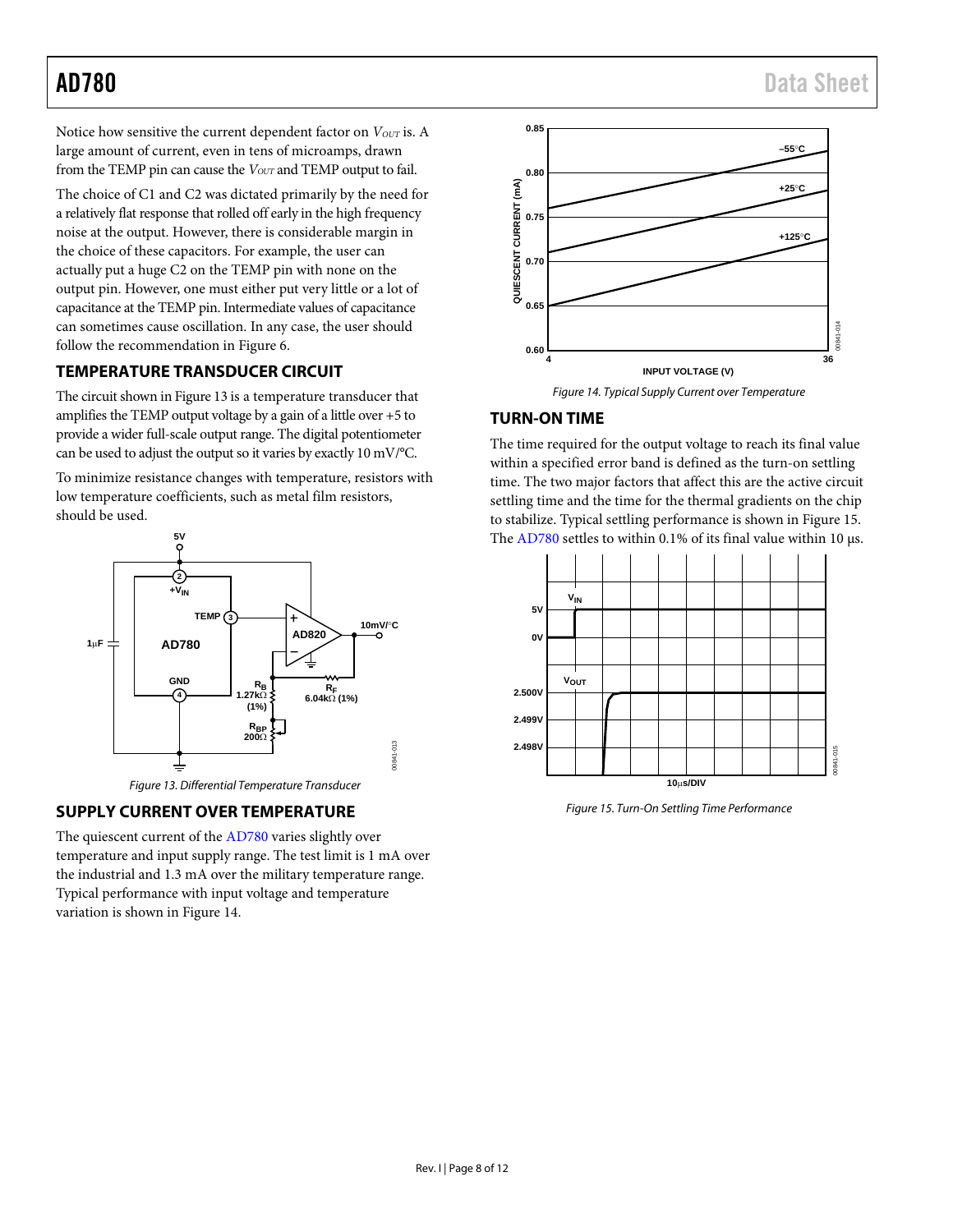#### <span id="page-8-0"></span>**DYNAMIC PERFORMANCE**

The output stage of th[e AD780](http://www.analog.com/ad780?doc=ad780.pdf) has been designed to provide superior static and dynamic load regulation.

[Figure 16](#page-8-2) an[d Figure 17](#page-8-3) show the performance of the [AD780](http://www.analog.com/ad780?doc=ad780.pdf) while driving a 0 mA to 10 mA load.



*Figure 16. Transient Resistive Load Test Circuit*

<span id="page-8-2"></span>

*Figure 17. Settling Under Transient Resistive Load*

<span id="page-8-3"></span>The dynamic load may be resistive and capacitive. For example, the load may be connected via a long capacitive cable[. Figure](#page-8-4) 18 an[d Figure](#page-8-5) 19 show the performance of the [AD780](http://www.analog.com/ad780?doc=ad780.pdf) driving a 1000 pF, 0 mA to 10 mA load.



<span id="page-8-4"></span>*Figure 18. Capacitive Load Transient Response Test Circuit*



*Figure 19. Settling under Dynamic Capacitive Load*

#### <span id="page-8-5"></span><span id="page-8-1"></span>**LINE REGULATION**

Line regulation is a measure of change in output voltage due to a specified change in input voltage. It is intended to simulate worst-case unregulated supply conditions and is measured in  $\mu$ V/V[. Figure 20](#page-8-6) shows typical performance with 4.0 V < V $_{\rm IN}$  < 15.0 V.



<span id="page-8-6"></span>*Figure 20. Output Voltage Change vs. Input Voltage*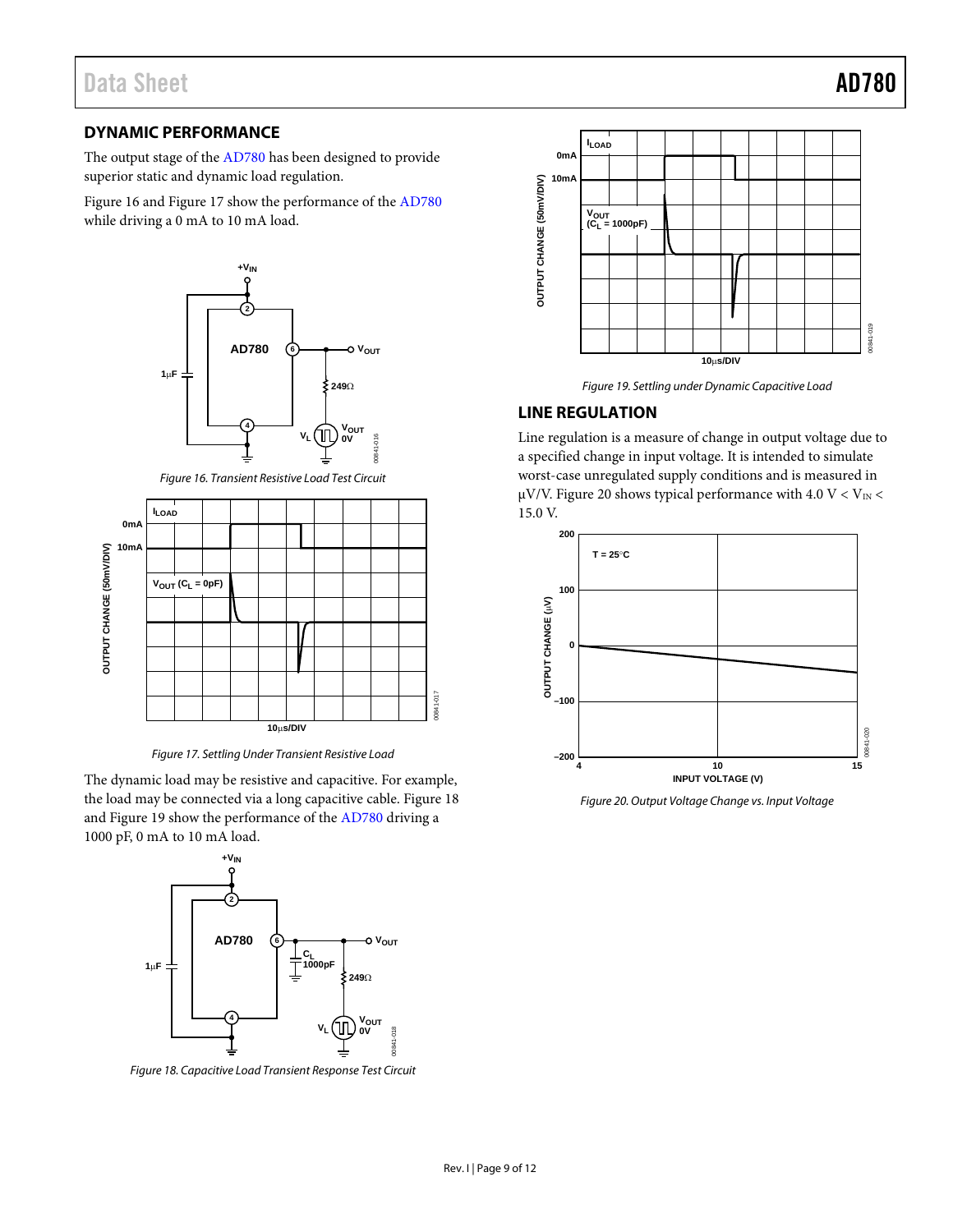#### <span id="page-9-0"></span>**PRECISION REFERENCE FOR HIGH RESOLUTION 5 V DATA CONVERTERS**

The [AD780 i](http://www.analog.com/ad780?doc=ad780.pdf)s ideally suited to be the reference for most 5 V high resolution ADCs. Th[e AD780 i](http://www.analog.com/ad780?doc=ad780.pdf)s stable under any capacitive load, has superior dynamic load performance, and its 3.0 V output provides the converter with the maximum dynamic range without requiring an additional and expensive buffer amplifier. One of the many ADCs that the [AD780](http://www.analog.com/ad780?doc=ad780.pdf) is suited for is th[e AD7884,](http://www.analog.com/ad7884?doc=ad780.pdf) a 16-bit, high speed sampling ADC (se[e Figure 21\)](#page-9-3). This part previously needed a precision 5 V reference, resistor divider, and buffer amplifier to do this function.



<span id="page-9-3"></span>Figure 21. Precision 3 V Reference for th[e AD7884 1](http://www.analog.com/ad7884?doc=ad780.pdf)6-Bit, High Speed ADC

Th[e AD780 i](http://www.analog.com/ad780?doc=ad780.pdf)s also ideal for use with higher resolution converters, such as th[e AD7710/](http://www.analog.com/ad7710?doc=ad780.pdf)[AD7711/](http://www.analog.com/ad7711?doc=ad780.pdf)[AD7712 \(](http://www.analog.com/ad7712?doc=ad780.pdf)se[e Figure 22\)](#page-9-4). While these parts are specified with a 2.5 V internal reference, the [AD780 i](http://www.analog.com/ad780?doc=ad780.pdf)n 3 V mode can be used to improve the absolute accuracy, temperature stability, and dynamic range. It is shown i[n Figure 22](#page-9-4)  with the two optional noise reduction capacitors.



[AD7710 H](http://www.analog.com/ad7710?doc=ad780.pdf)igh Resolution, Σ-Δ ADC

#### <span id="page-9-4"></span><span id="page-9-1"></span>**4.5 V REFERENCE FROM 5 V SUPPLY**

Some 5 V high resolution ADCs can accommodate reference voltages up to 4.5 V. Th[e AD780 c](http://www.analog.com/ad780?doc=ad780.pdf)an be used to provide a precision 4.5 V reference voltage from a 5 V supply using the circuit shown i[n Figure 23.](#page-9-5) This circuit provides a regulated 4.5 V output from a supply voltage as low as 4.7 V. The high quality tantalum 10 μF capacitor, in parallel with the ceramic [AD780](http://www.analog.com/ad780?doc=ad780.pdf) 0.1 μF capacitor and the 3.9  $Ω$  resistor, ensures a low output impedance around 50 MHz.



Figure 23. 4.5 V Reference from a Single 5 V Supply

#### <span id="page-9-5"></span><span id="page-9-2"></span>**NEGATIVE (–2.5 V) REFERENCE**

The [AD780 c](http://www.analog.com/ad780?doc=ad780.pdf)an produce a negative output voltage in shunt mode by connecting the input and output to ground, and connecting the GND pin of th[e AD780](http://www.analog.com/ad780?doc=ad780.pdf) to a negative supply via a bias resistor, as shown i[n Figure 25.](#page-9-6) 





A precise –2.5 V reference capable of supplying up to 100 mA to a load can be implemented with th[e AD780 i](http://www.analog.com/ad780?doc=ad780.pdf)n series mode, using the bootstrap circuit shown i[n Figure 25.](#page-9-6)



<span id="page-9-6"></span>Figure 25. −2.5 V High Load Current Reference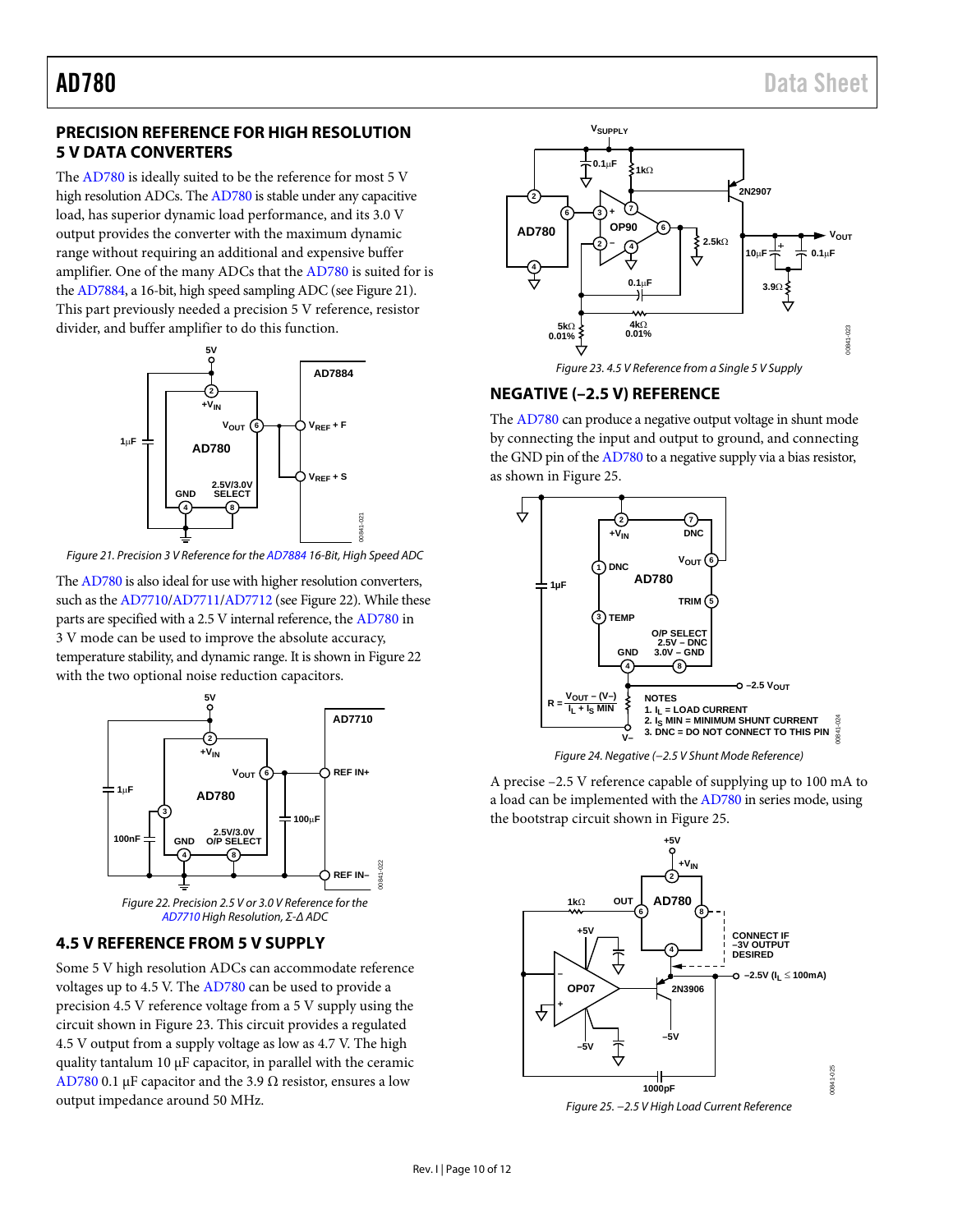## <span id="page-10-0"></span>OUTLINE DIMENSIONS



**COMPLIANT TO JEDEC STANDARDS MS-001** CONTROLLING DIMENSIONS ARE IN INCHES; MILLIMETER DIMENSIONS<br>(IN PARENTHESES) ARE ROUNDED-OFF INCH EQUIVALENTS FOR<br>REFERENCE ONLY AND ARE NOT APPROPRIATE FOR USE IN DESIGN.<br>CORNER LEADS MAY BE CONFIGURED AS WHOLE OR HALF LE

> *Figure 27. 8-Lead Plastic Dual-In-Line Package [PDIP] Narrow Body (N-8) Dimensions shown in inches and (millimeters)*

**070606-A**